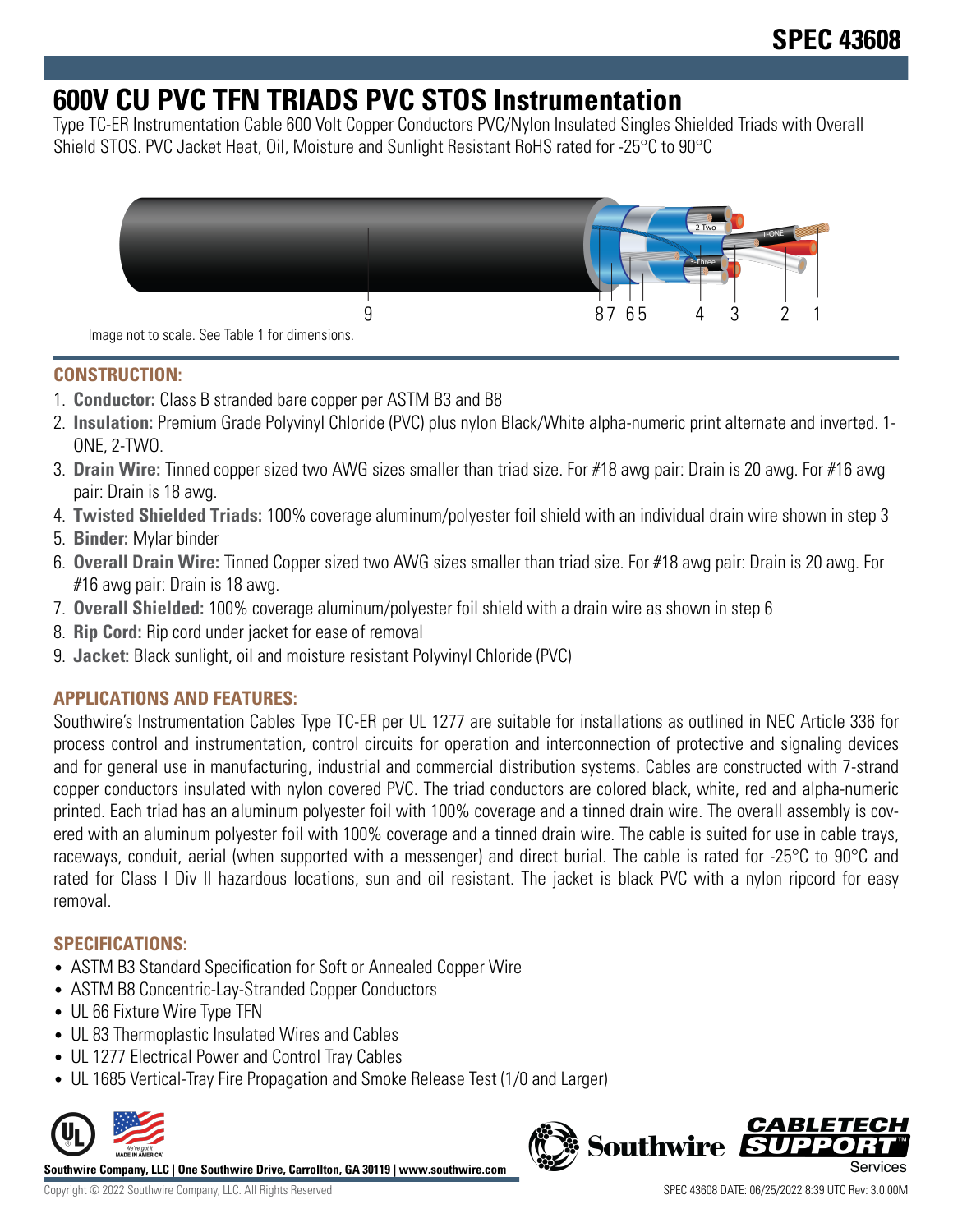• EPA 40 CFR, Part 26, Subpart C heavy metals per Table 1, TCLP method

#### **SAMPLE PRINT LEGEND:**

SOUTHWIRE® XX AWG XX SHIELDED TRIADS PVC/PVC TYPE TC-ER E75755 (UL) 600V 90°C SUN AND OIL RES SEQUENTIAL MARKING

### **Table 1 – Weights and Measurements**

| <b>Stock</b><br>Number | Cond. Size    | Number of<br>Triads | Insul.<br><b>Thickness</b> | <b>Jacket</b><br><b>Thickness</b> | Approx.<br>ÒD | Approx.<br>Weight | Min Bending<br>Radius | DC Resistance @ 25°<br>C |
|------------------------|---------------|---------------------|----------------------------|-----------------------------------|---------------|-------------------|-----------------------|--------------------------|
|                        | AWG/<br>Kcmil | triad               | mil                        | mil                               | inch          | lb/1000ft         | inch                  | $\Omega/1000$ ft         |
| TBA                    | 18            | $\overline{2}$      | 15                         | 45                                | 0.492         | 104               | 3.936                 | 6.66                     |
| 674433                 | 18            | 4                   | 15                         | 60                                | 0.603         | 172               | 4.824                 | 6.66                     |
| <b>TBA</b>             | 18            | 8                   | 15                         | 60                                | 0.776         | 290               | 6.208                 | 6.66                     |
| TBA                    | 18            | 12                  | 15                         | 80                                | 0.983         | 498               | 7.864                 | 6.66                     |
| <b>TBA</b>             | 18            | 16                  | 15                         | 95                                | 1.112         | 653               | 8.896                 | 6.66                     |
| TBA                    | 18            | 24                  | 15                         | 100                               | 1.384         | 949               | 11.072                | 6.66                     |
| <b>TBA</b>             | 18            | 36                  | 15                         | 100                               | 1.578         | 1334              | 12.624                | 6.66                     |
| 646357                 | 16            | $\overline{2}$      | 21                         | 62                                | 0.548         | 146               | 4.4                   | 4.18                     |
| <b>TBA</b>             | 16            | $\overline{2}$      | 15                         | 60                                | 0.57          | 148               | 4.56                  | 4.18                     |
| TBA                    | 16            | 4                   | 15                         | 60                                | 0.666         | 255               | 5.328                 | 4.18                     |
| 646359                 | 16            | 8                   | 21                         | 84                                | 0.885         | 454               | 7.1                   | 4.18                     |
| TBA                    | 16            | 8                   | 15                         | 80                                | 0.906         | 481               | 7.248                 | 4.18                     |
| 646164                 | 16            | 12                  | 15                         | 95                                | 1.103         | 690               | 8.824                 | 4.18                     |
| 599949                 | 16            | 16                  | 15                         | 95                                | 1.234         | 875               | 9.872                 | 4.18                     |
| <b>TBA</b>             | 16            | 24                  | 15                         | 100                               | 1.54          | 1290              | 12.32                 | 4.18                     |
| <b>TBA</b>             | 16            | 36                  | 15                         | 100                               | 1.758         | 1820              | 14.064                | 4.18                     |

All dimensions are nominal and subject to normal manufacturing tolerances

◊ Cable marked with this symbol is a standard stock item